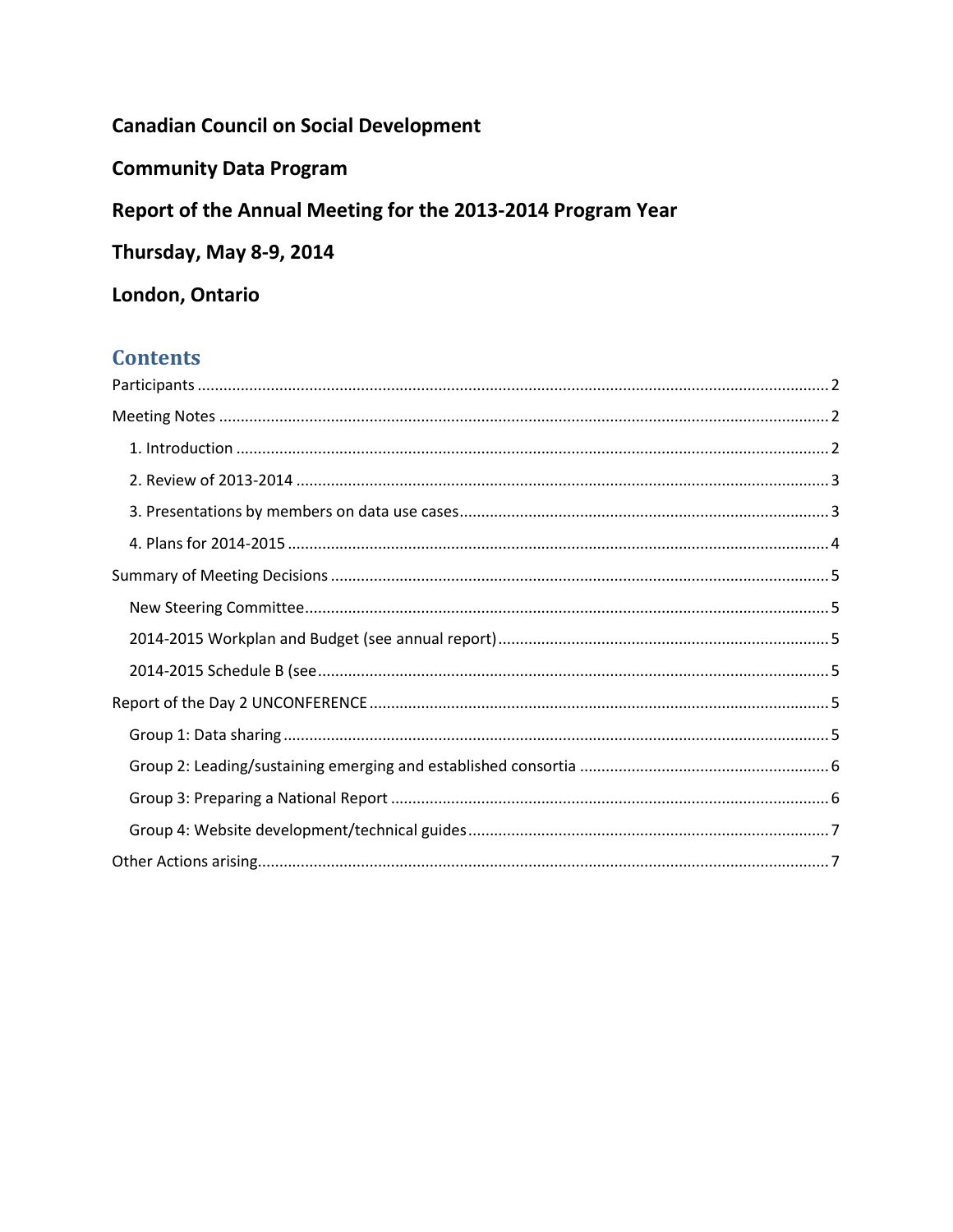## <span id="page-1-0"></span>**Participants**

- Calgary: Sharon Stroick (for Lisa Davis)
- Durham: Sonya Hardman
- Halton: Anthony Campese
- Hamilton: Louisa Wong
- Kingston: Cheryl Hitchen
- London: Momodou Jeng and several members of City of London staff
- Montreal: Jean Isseri
- Peel: Veronique Dryden
- Peterborough: Brenda Dales
- Red Deer: Franklin Kutuadu
- Simcoe: Trevor McAlmont and Chelsea Turan
- Sudbury: Marc Lefebvre
- Toronto: Wayne Chu
- Vancouver: Lorraine Copas
- Waterloo: Arran Rowles and Margaret Parkin
- Wellington-Dufferin-Guelph: Auburn Larose
- Wood Buffalo: Manny Makia and Kodjo Efu
- York: Maria Leonis and Natalie Hui
- CCSD: Katherine Scott and Nancy Shipman
- CCSD/CDP: Michel Frojmovic, Brendan Rahman, Vivianne Vacias

**Regrets:** Regina, Winnipeg, Parry Sound-Nipissing, Ottawa, Saint John

# <span id="page-1-1"></span>**Meeting Notes**

### <span id="page-1-2"></span>**1. Introduction**

#### **1.1 Meet and greet**

#### **1.2 Opening remarks**

Lynne Livingstone, Managing Director, Neighbourhood, Children and Fires Services, City of London; Katherine Scott, VP Research, CCSD

#### **1.3 Purpose and structure of the meeting: Michel Frojmovic, Lead, CCSD Community Data Program**

- Network and share information among Lead organizations
- Generate input to program decisions and strategic direction
- Provide information updates by Community Data Program Team and CCSD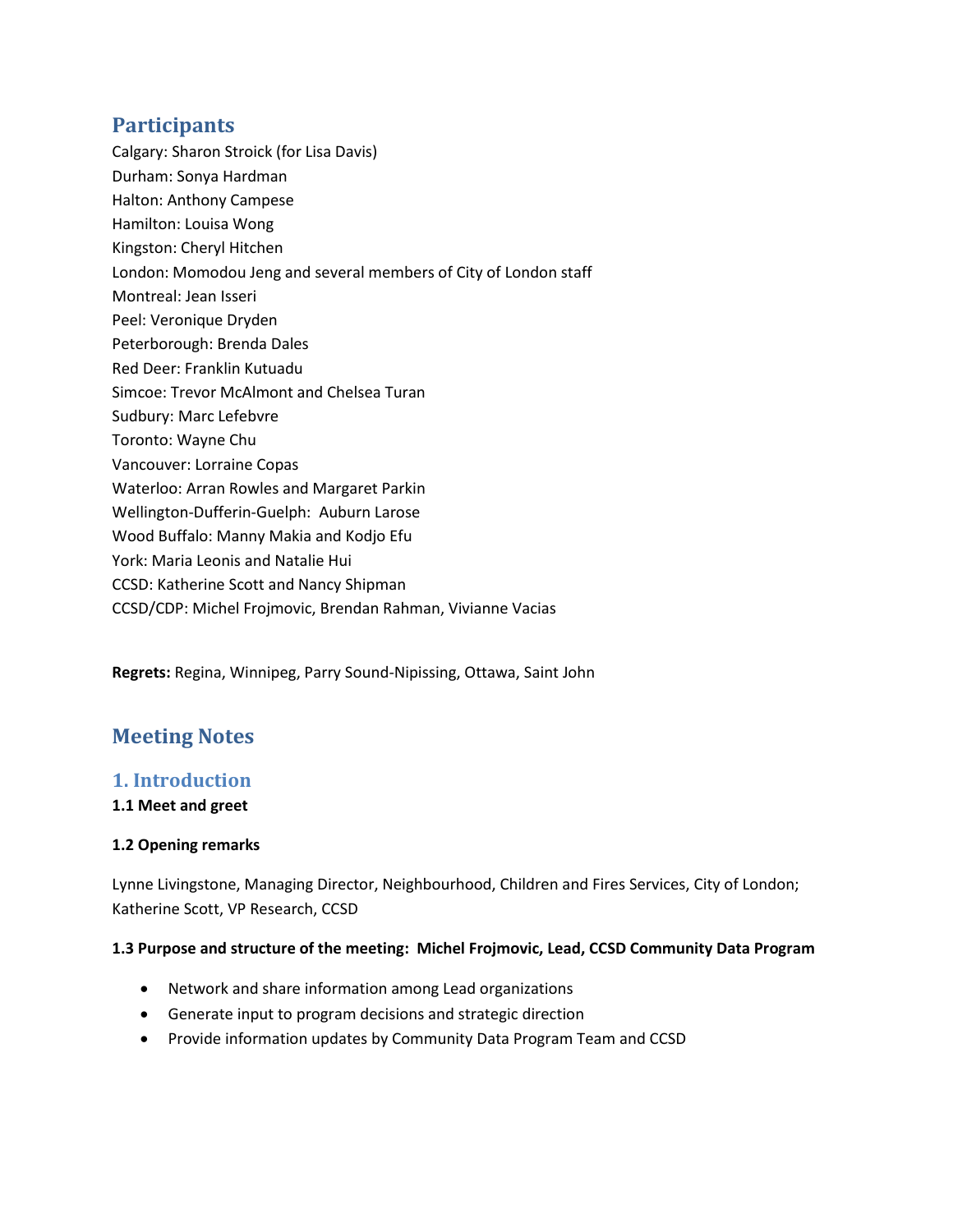### <span id="page-2-0"></span>**2. Review of 2013-2014**

### **2.1 Review of 2013-2014: Michel Frojmovic, Lead, Brendan Rahman, Data Curator, CCSD Community Data Program**

**2.2 Review of data usage in 2013-2014 Brendan Rahman, Data Curator, CCSD Community Data Program** 

### **2.3 Data usage objectives for 2014-2015 - Brendan Rahman, Data Curator, CCSD Community Data Program**

- Goal should be to collect at least one publication from each consortium
- Generate standard set of questions for gathering usage information

#### **2.4 Schedule B**

- Crosstabs of interest:
	- o Youth employment income for those at home w/ parents
	- o Temporary workers
	- o What does core housing need include/mean?
- Profiles
	- o Lots of interest in B2020 guide for layperson
	- o Lots of interest in PCCF and its quirks, column headers, etc.

### <span id="page-2-1"></span>**3. Presentations by members on data use cases**

#### **3.1 Presentations of data use cases by consortia:**

**Auburn Larose, Health Promotion Specialist, Wellington-Dufferin-Guelph Public Health;**

### **Veronique Dryden, Planner, Information and Intelligence, Integrated Planning Division, Regional Municipality of Peel**

- Peel Data Centre offers a full range of data products
- New focus on service maps for different sectors. Goal to feed information to potential service providers about neighbourhoods and existing resources including details on providers

#### **Cheryl Hitchen, Manager, Community Programs Administration, City of Kingston;**

• Developing its own tool, working with Halton on similar model. Can upload different layers, developing for the consortia to draw members in.

#### **Brenda Dales, Executive Director, Peterborough Social Planning Council**

• Creating a cloud to share data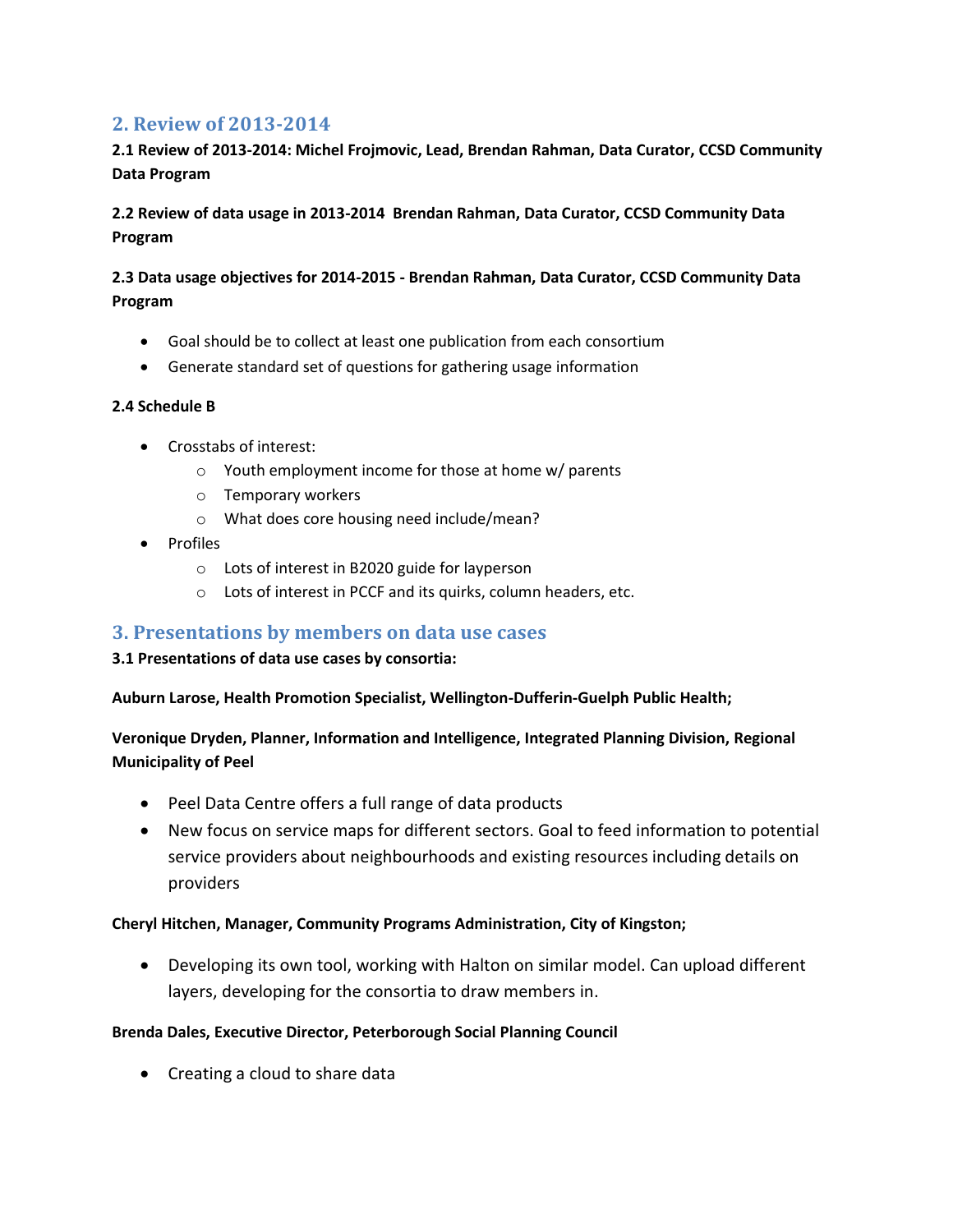• Idea of creating other types of data products with selected variables for people who don't like Beyond 20/20

#### **3.2 Data use case open discussion and show-and-tell**

Key issues coming up:

- Sudbury is doing their own composite index, distributions on all variables, mapping. Key question: what constitutes linking with health data (issue with ON ministry of health)
- Poverty among people with disabilities … what is available?
- Population living in substandard housing new target profile
- Youth living at home
- Immigrants with temporary status: non permanent residents by educ, work and age
- Tenure by community
- Concerns about usage stats how to capture those people who upload the data to their servers and then local people access from there. Need to ask these folks to provide usage statistics.
- Alternative attach a mini survey that pops up when user downloads a data set or product. What are you using this for?
- Recommendation from Auburn from Wellington: piktocharts.com. Can upload maps into program.
- Discussion about AODA compliance. Tag whole document and attach note to infographics directing users to follow up for products in required formats.

## <span id="page-3-0"></span>**4. Plans for 2014-2015**

#### **4.1 Program leadership**

4.1.1 Work plan and budget for 2014-2015: Michel Frojmovic, Lead, CCSD Community Data Program

#### **4.2 Data purchase and access**

4.2.1 Introducing Schedule B for 2014-2015, including carry-over from 2013-2014 and custom geographies: Brendan Rahman, Data Curator, CCSD Community Data Program

4.2.2 New communitydata.ca catalogue and upcoming changes to user management: Brendan Rahman, Data Curator, CCSD Community Data Program

4.2.3 Reminder about Schedule C: Michel Frojmovic, Lead, CCSD Community Data Program

#### **4.3 Train people and build capacity**

4.3.1 Product Profile (Shifting from product-specific guides to thematic and how-to reference documents) Brendan Rahman, Data Curator, CCSD Community Data Program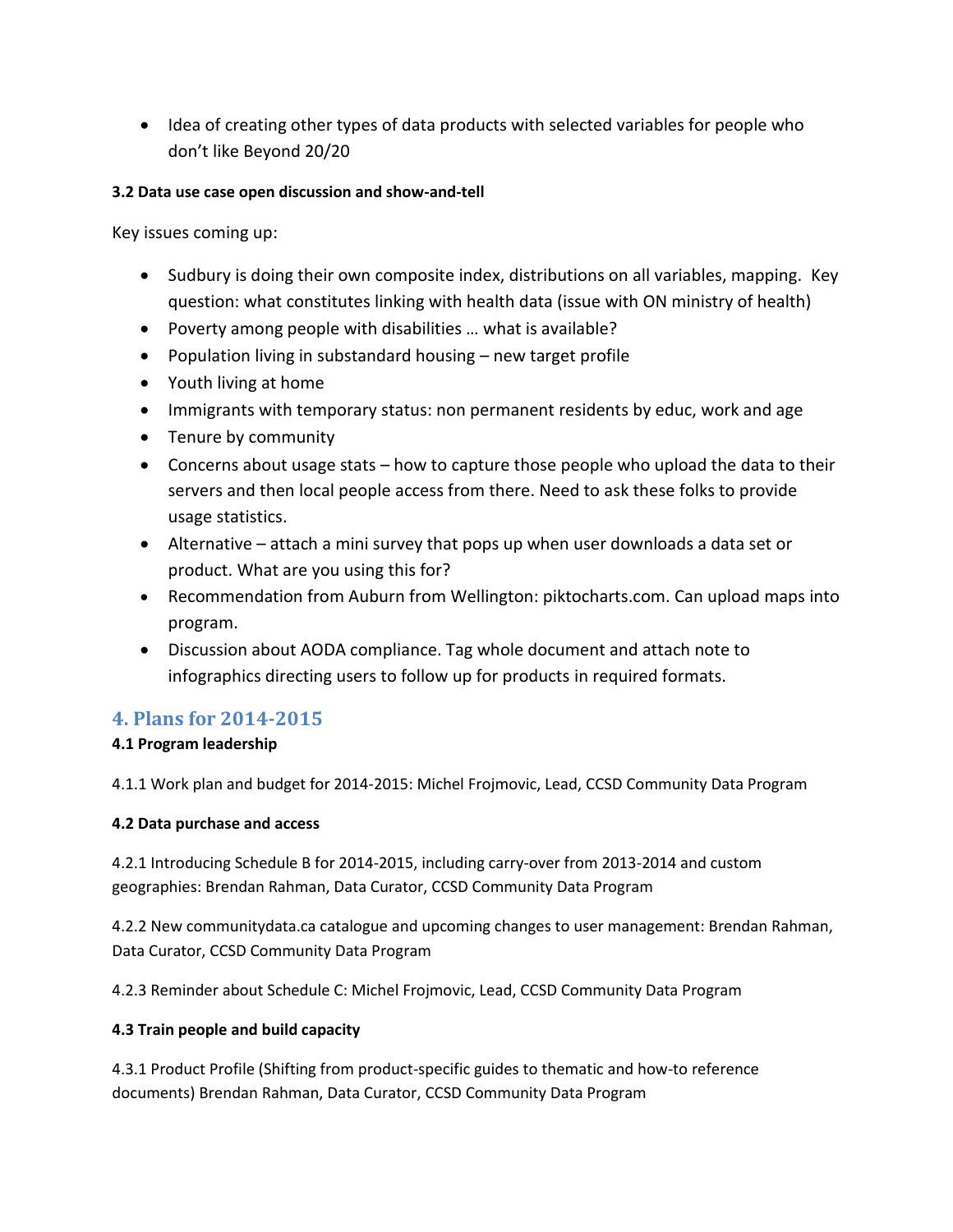4.3.2 ENVISION (Reduced investment in 2014-2015 and assistance available from the CDP Team) Vivianne Vacias, Data Analyst, CCSD Community Data Program Team

#### **4.4 Communications and sharing results within the network**

4.4.1 CDP communications update (newsletters and commitment to bilingualism): Brendan Rahman, Data Curator, CCSD Community Data Program Team

4.4.2 CCSD.ca and CCSD's new communication strategy: Nancy Shipman, VP Communications, CCSD

4.4.3 Working towards a publication on social development in Canadian cities and communities: Katherine Scott, Lead, CCSD Community Data Program

#### **4.5 Build and foster partnerships**

4.5.1 Outreach (Membership objectives, Community Analytics, and FCM's Quality of Life Reporting System, relationships with universities): Michel Frojmovic, Lead, CCSD Community Data Program

4.5.2 2014 Community Data Canada Roundtable: Michel Frojmovic, Lead, CCSD Community Data Program

# <span id="page-4-0"></span>**Summary of Meeting Decisions**

### <span id="page-4-1"></span>**New Steering Committee**

| Simcoe County              | <b>Trevor McAlmont</b> |
|----------------------------|------------------------|
| Vancouver                  | Lorraine Copas         |
| Wood Buffalo               | Manny Makia            |
| Wellington-Dufferin-Guelph | Auburn Larose          |
| Toronto                    | Harvey Low             |
| <b>Red Deer</b>            | Franklin Kutuadu       |
| Montréal                   | Jean Isseri            |
| Durham Region              | Sonya Hardman          |

## <span id="page-4-2"></span>**2014-2015 Workplan and Budget (see [annual report\)](http://communitydata.ca/sites/default/files/ccsd-cdp_annual-report-2013-2014.pdf)**

# <span id="page-4-3"></span>**2014-2015 Schedule B (see [communitydata.ca/resources\)](http://communitydata.ca/sites/default/files/ccsd-cdp_schedule-b_2013-2015.pdf)**

# <span id="page-4-4"></span>**Report of the Day 2 UNCONFERENCE**

### <span id="page-4-5"></span>**Group 1: Data sharing**

• Putting in place an open data policy is the easiest approach to enable data sharing and integration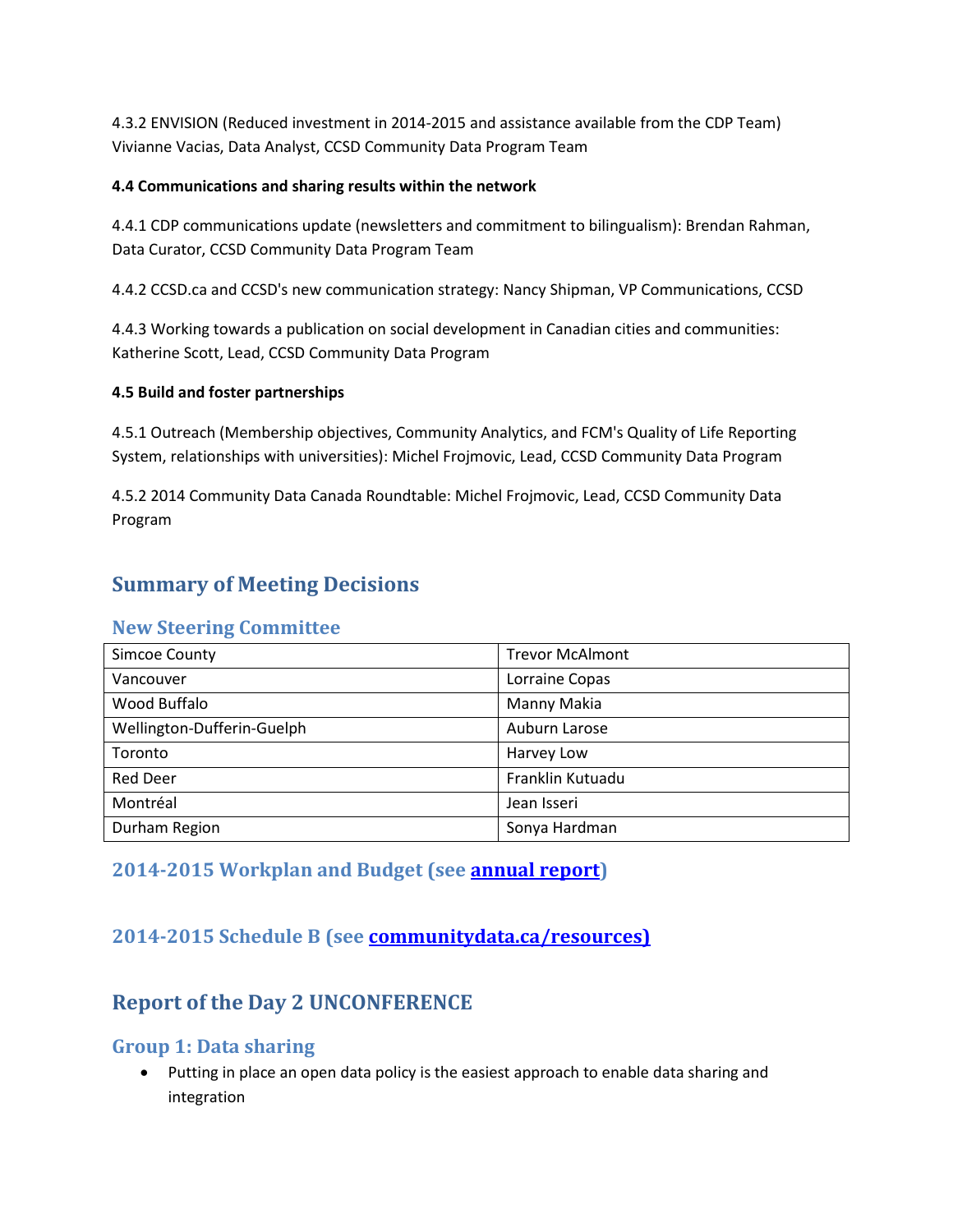#### **Actions arising:**

- CDP to help connect consortia to share models/examples/initiatives to share data locally
- Extends to discussions about open data and sharing practices around building tools and maps that integrate data
- Health data is of particular concern, but the broader issue of data integration, data mapping and enabling access to data generally

## <span id="page-5-0"></span>**Group 2: Leading/sustaining emerging and established consortia**

- Strengths
	- o Protocols
	- o Clear objectives
	- o Location of cloud
	- o Inventory
	- o Mandatory sharing
	- o Best practice guides would be useful
- Weaknesses
	- o Getting feedback from members
	- o Not having data people at the table
- Opportunities
	- o Showcasing data usage and applications
	- o Ease of access
	- o Select-by-geography
	- o Culture of sharing
- Threats
	- o Capacity: time, skills, leadership, money
	- o Lack of reporting budget
	- o Lack of strategic planning

#### **Actions arising:**

- Provide a best practice tool kit/guide for establishing and maintaining a consortium
- Includes slides in the existing orientation presentation related to "leading a consortium"
- Include on the agenda at leads teleconferences a facilitated discussion about "leading a consortium" – sharing stories, providing encouragement
- Include on the agenda at next year's annual meeting, a facilitated discussion about "leading a consortium"

## <span id="page-5-1"></span>**Group 3: Preparing a National Report**

- Infographics preferred to report
- "So-what" piece is important
- All low income thresholds available
- CDP data only (not local data b/c it's not standardized)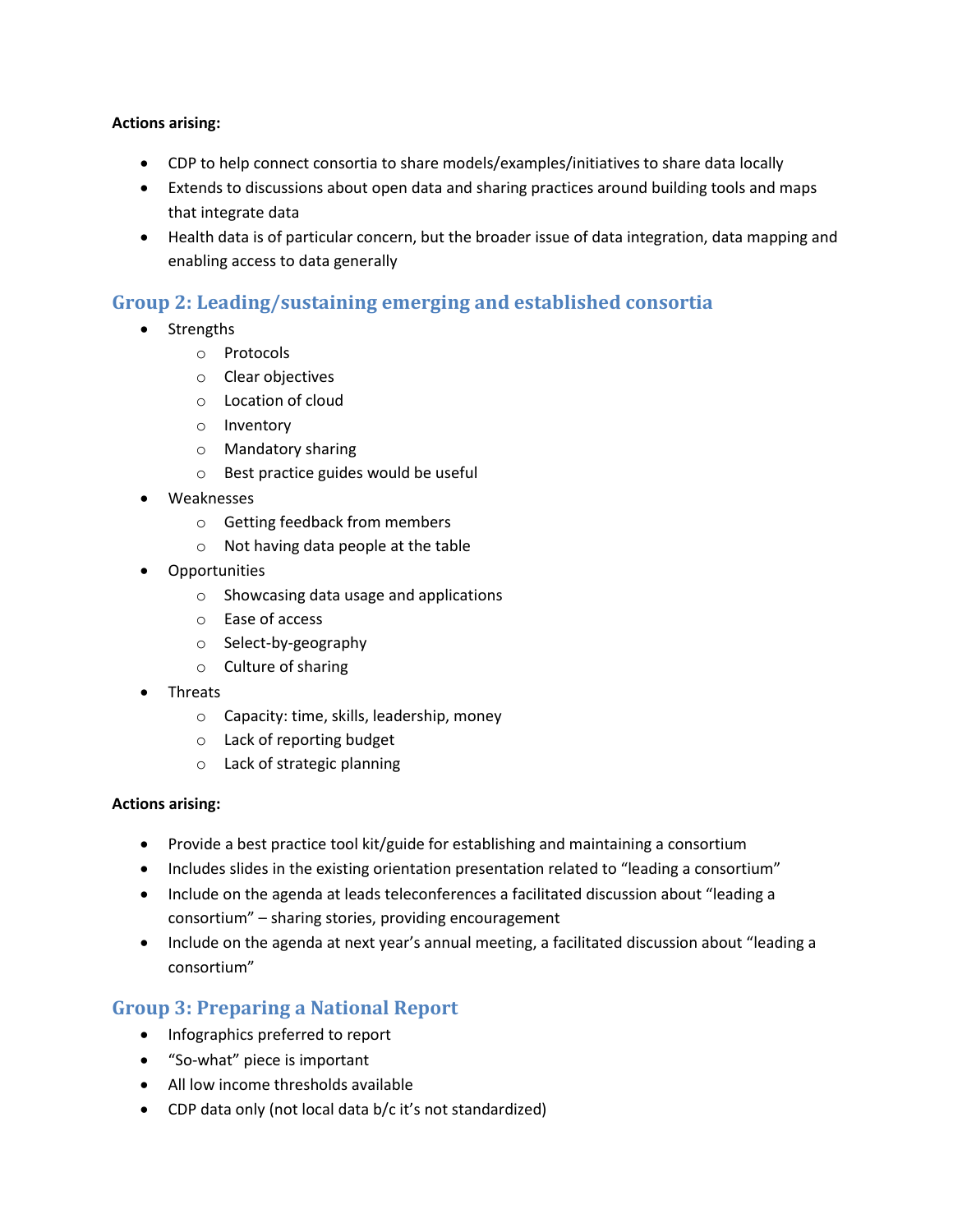• Start with consortium boundaries and go from there

#### **Actions arising:**

- CCSD delivers a national report with a template developed to enable community data consortia to prepare a local report consistent with the national report
- Rather than producing an indicator-based mapping tool for all of Canada, CCSD enables development of local mapping and data portals customized to local needs
- Pursue mapping and data portal development opportunities
- Snapshot create model based on 2010 template, link to so what stories. Do by geography and theme.
- Send out reference to previous poverty work and community profiles from 2001. Note: broken link to 2007 Urban Poverty Project on communitydata.ca
- Create technical group for mapping see Our Kids Network in Halton has developed a great tool based on a US model.<http://www.ourkidsnetwork.ca/Public/DataPortal.html>

## <span id="page-6-0"></span>**Group 4: Website development/technical guides**

**Actions arising:**

- Host a roundtable discussion about using the CDP tools
- Prepare a product profile about datacubes, B2020 and other core tools. Provide some basic tips on using these tools (the top 10 tasks that users are trying to perform).
- Identify the top 10 tasks by means of a survey linked to the email received with each download.
- Prepare a web development budget and proposal. Funds to come from either CDP budget and/or third party funder

# <span id="page-6-1"></span>**Other Actions arising**

The following actions will be implemented by the CDP Team:

- Revamp the communitydata.ca landing page
- Incorporate a message to users within the email received after downloading a data product. Set up a survey linked to data download message – Survey will ask questions about use of data, links to products, and other user feedback
- Enhance publication of program metrics. Aim much higher for # of publications per consortium. Provide guidelines to members re: capturing this information. Draft a standard set of questions to use. Will help in creating member profiles (link to nancy's project).
- Post updated Schedule B on communitydata.ca, include schedule of delivery for NHS/Census data products.
- Prepare the following Product Profiles: PCCF, CCHS, Excel and B2020 basics
- In lieu of one of this year's product profiles, prepare a template for profiling Use of Community Data on CCSD.ca. Provide all leads with a template for sharing examples of "evidence to action". Purpose is to profile use of data, and profile the work of communities, full document will reside locally, not